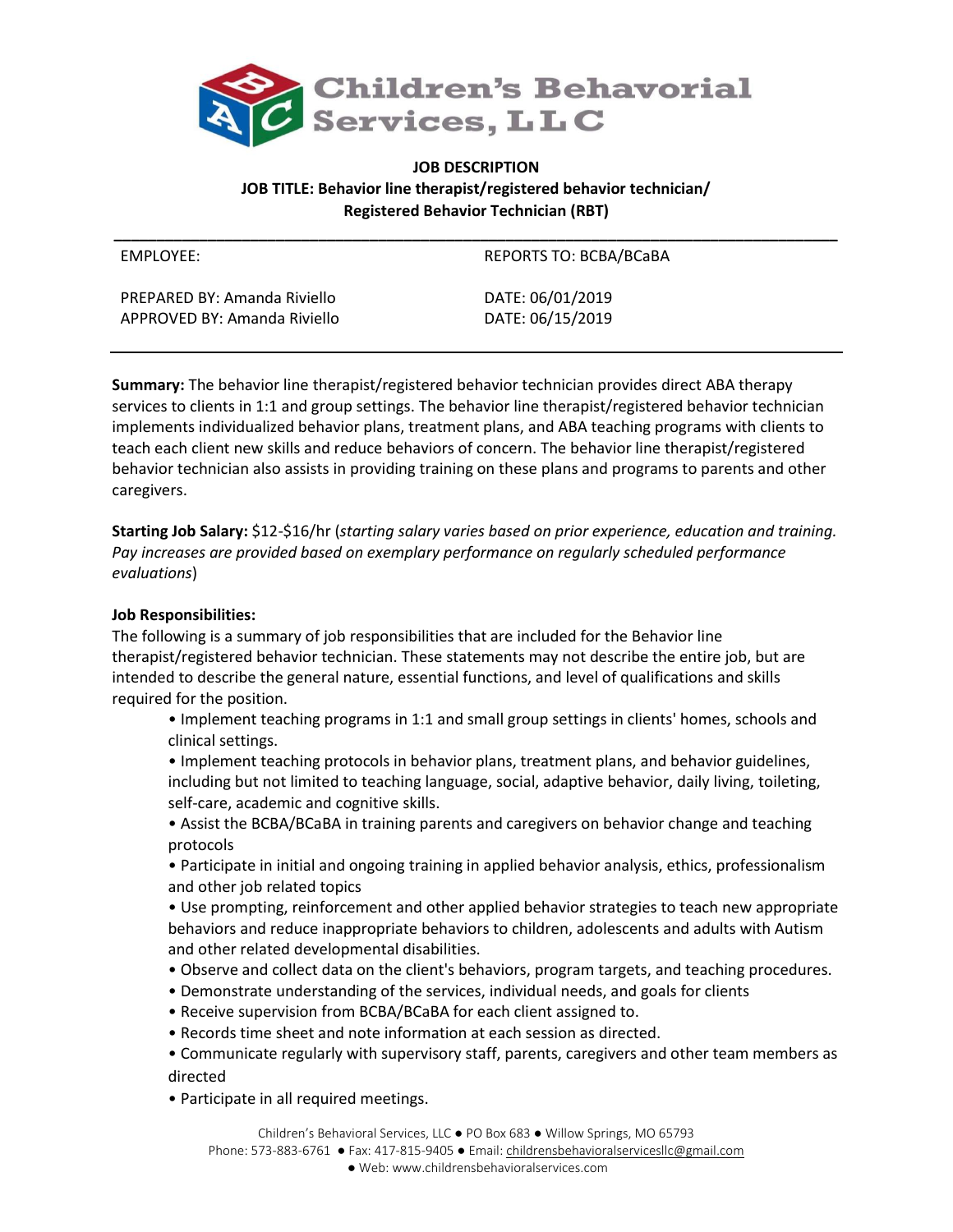

• Is receptive to feedback and constructive criticism to improve skills, implements and demonstrates follow through of recommendations given by supervisor.

• Reads and consistently implements all modifications made to procedures, protocols, plans, and guidelines as documented by the BCBA.

• Takes all necessary and reasonable precautions to ensure client safety and confidentiality. (While a caregiver is required to be onsite, there will be circumstances where the behavior line therapist/registered behavior technician will be alone in a room with the client).

• Follows ethical and professional guidelines as prescribed by supervisors and BACB Code of Conduct.

• Follows supervisory chain of command.

• Obtain certification as a Registered Behavior Technician within the 90 day probationary period. This includes:

- o Completion of the 40 hour online training within 7 weeks of hire date.
- o Registration for the RBT exam within 1 week of receipt of the registration directions.
- o Taking and passing the RBT exam by the end of the first 90 days of hire.
- Adheres to the company's policies and procedures.
- The employee may be asked to perform duties not listed in this job description, but which are considered to be essential to the employment position.

### *QUALIFICATIONS:*

*To perform this job successfully, an individual must be able to perform each essential duty satisfactorily. The requirements listed below are representative of the knowledge, skill, and/or ability required. Reasonable accommodations may be made to enable individuals with disabilities to perform the essential functions.*

### **Education and/or Experience:**

High school diploma or GED required. Additional schooling/training in a child related field is strongly encouraged. Experience using applied behavior principles and/or working with individuals with developmental disabilities is highly preferred.

### **Therapeutic Skills:**

- Patience
- Ability to build rapport and interact well with children, adolescents and adults
- Ability to work cooperatively as a therapy team member
- Ability to work well independently

### **Other Requirements:**

- Availability to work a minimum of 10 hours per week
- Be at least 18 years of age.
- Must have reliable transportation, maintain current auto insurance and a current driver's license, and be able to drive between appointments

### **Language Skills**

• Ability to read and interpret documents, including but not limited to programs, behavior plans, meeting notes, treatment plans, modifications, safety rules, policies and procedures.

Children's Behavioral Services, LLC ● PO Box 683 ● Willow Springs, MO 65793

Phone: 573-883-6761 ● Fax: 417-815-9405 ● Email: [childrensbehavioralservicesllc@gmail.com](mailto:childrensbehavioralservicesllc@gmail.com)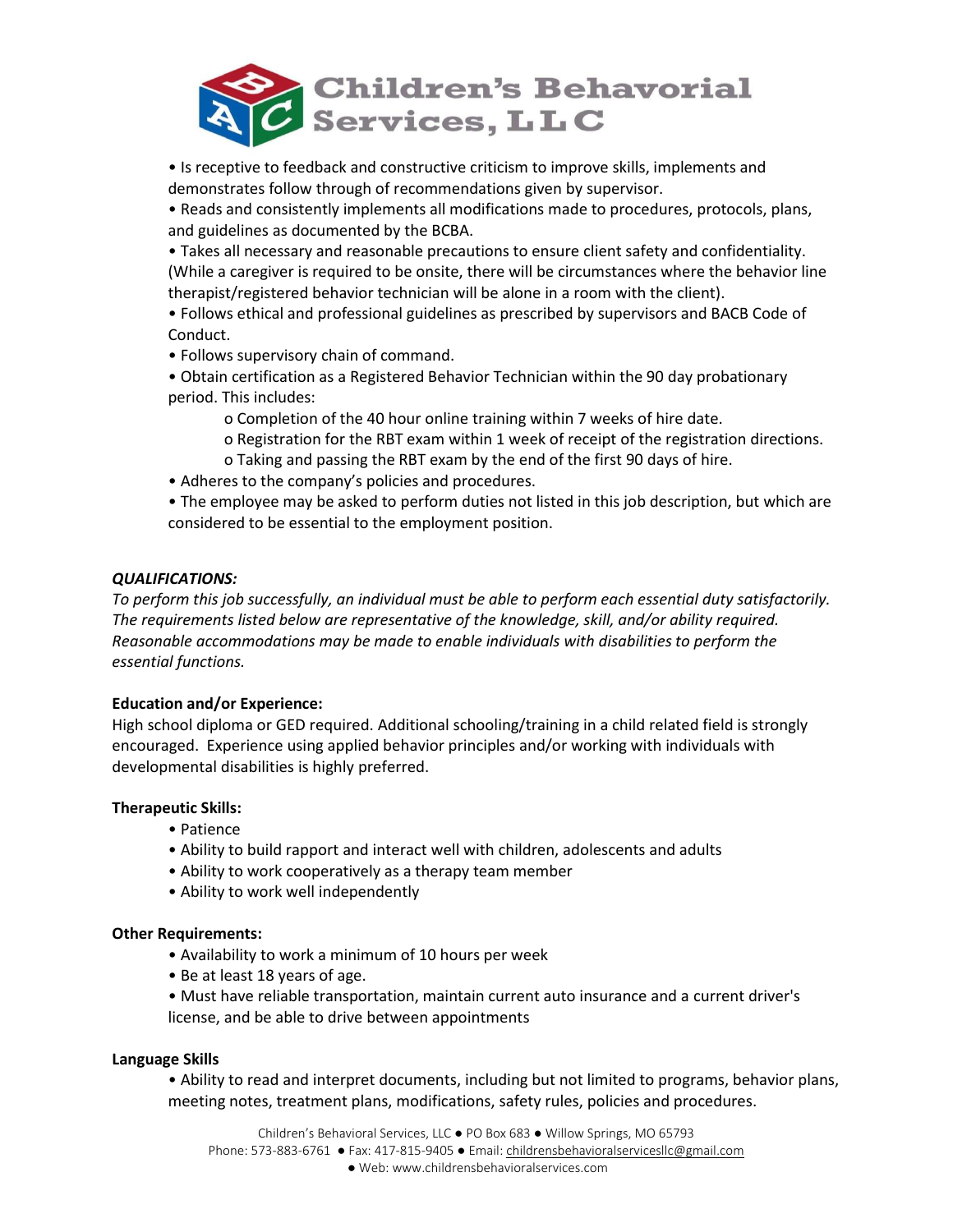

• Knowledge of the structure and content of the English language including the meaning and spelling of words, rules of composition, and grammar.

- Ability to write daily therapy notes and record time sheet data.
- Ability to record and understand data.
- Ability to communicate effectively and professionally verbally and in writing.

#### **Mathematical and Reasoning Skills**

- Ability to add, subtract, multiply, and divide and use calculator to report and record data.
- Ability to solve practical problems
- Ability to interpret a variety of instructions furnished in written, oral, diagram, or schedule form.

#### **Competency and Other Skills**

- Ability to use Microsoft Word, Excel, instructional apps, and other company apps and systems.
- Ability to use email, scanners, and attach documents to communicate with team members and transmit data as required by supervisors.
- Sense of personal responsibility for work performance and a professional attitude.
- Maintain regular attendance and arrive on-time for shifts according to company policies.
- Follow absence reporting and shift re-scheduling policies.

#### **Physical and Other Demands**

• The physical/mental demands described here are representative of those that must be met by an employee to successfully perform the essential functions of this job. Reasonable accommodations may be made to enable individuals with disability to perform the essential functions.

• While performing the duties of this job, the employee is regularly required to talk or hear, sit (including on the floor at times), and use hands to write, providing prompting to clients and manipulate teaching materials

• Specific vision abilities required by this job include close vision, distance vision, color vision, peripheral vision, depth perception, and the ability to adjust focus.

• Mental demands include the ability to learn, adapt to changes, pay close attention to details, exercise discretion and good judgment, develop options and solutions to crisis and problems, gather and analyze facts, courteous and professional behavior, deal with stressful situations and adhere to company policies and procedures.

o Clients with whom the behavior line therapist/registered behavior technician will work may engage in frequent, intense, and/or sustained challenging behaviors of concern. These may include but are not limited to aggression towards themselves or others, property destruction, loud inappropriate

vocals (cursing, screaming, crying, etc.), noncompliance, and running off/leaving the area. The behavior line therapist/registered behavior technician must be able to consistently implement each client's individual behavior plan/guidelines and crisis plan as directed in these situations. Training will be provided to the behavior line therapist/registered behavior technician on these plans.

o Due to the changing needs of clients and their progress/lack of progress on skills and programs, frequent changes to programs, plans and protocols will be made by

Children's Behavioral Services, LLC ● PO Box 683 ● Willow Springs, MO 65793 Phone: 573-883-6761 ● Fax: 417-815-9405 ● Email: [childrensbehavioralservicesllc@gmail.com](mailto:childrensbehavioralservicesllc@gmail.com)

● Web: www.childrensbehavioralservices.com